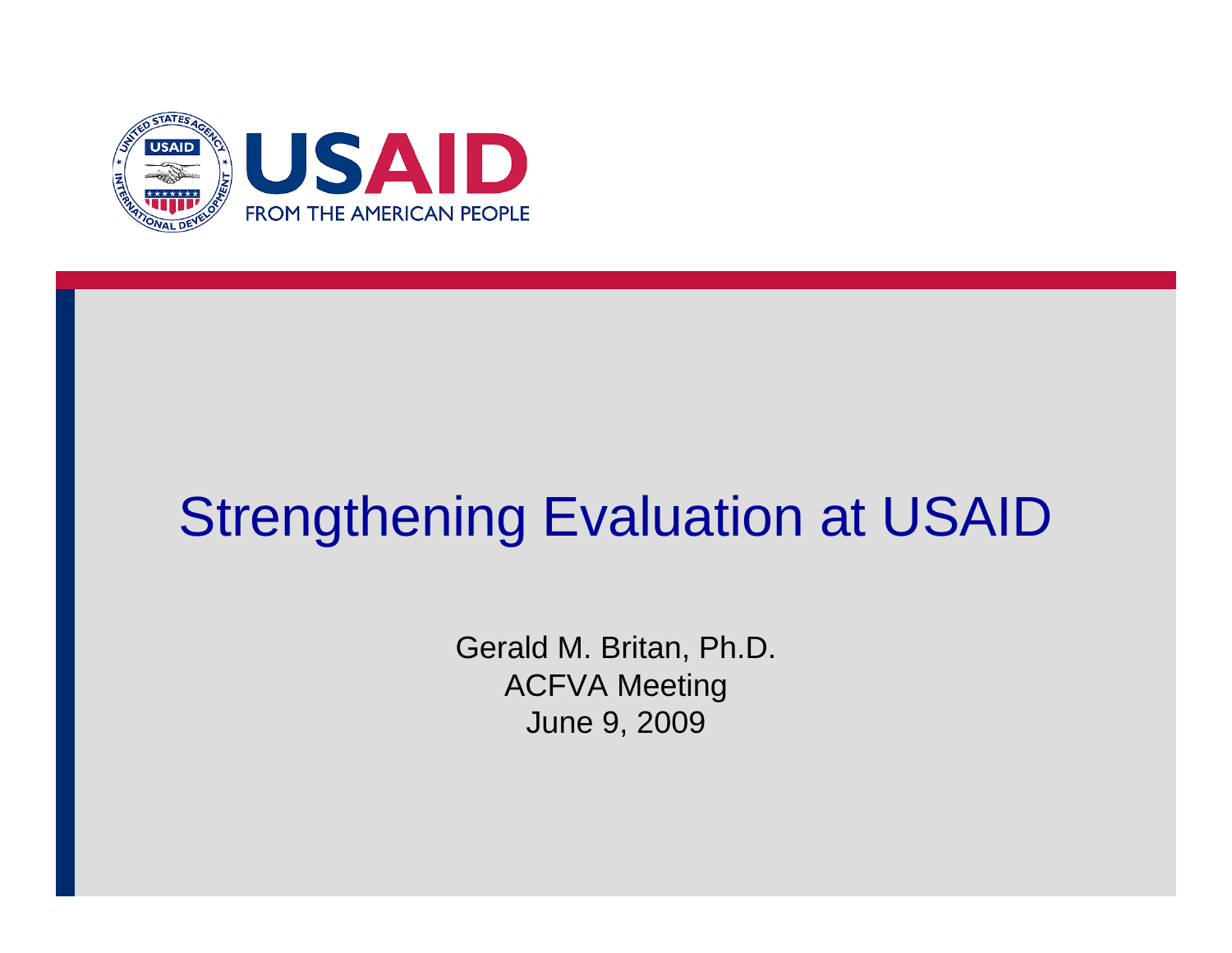

### Evaluation Leadership Timeline

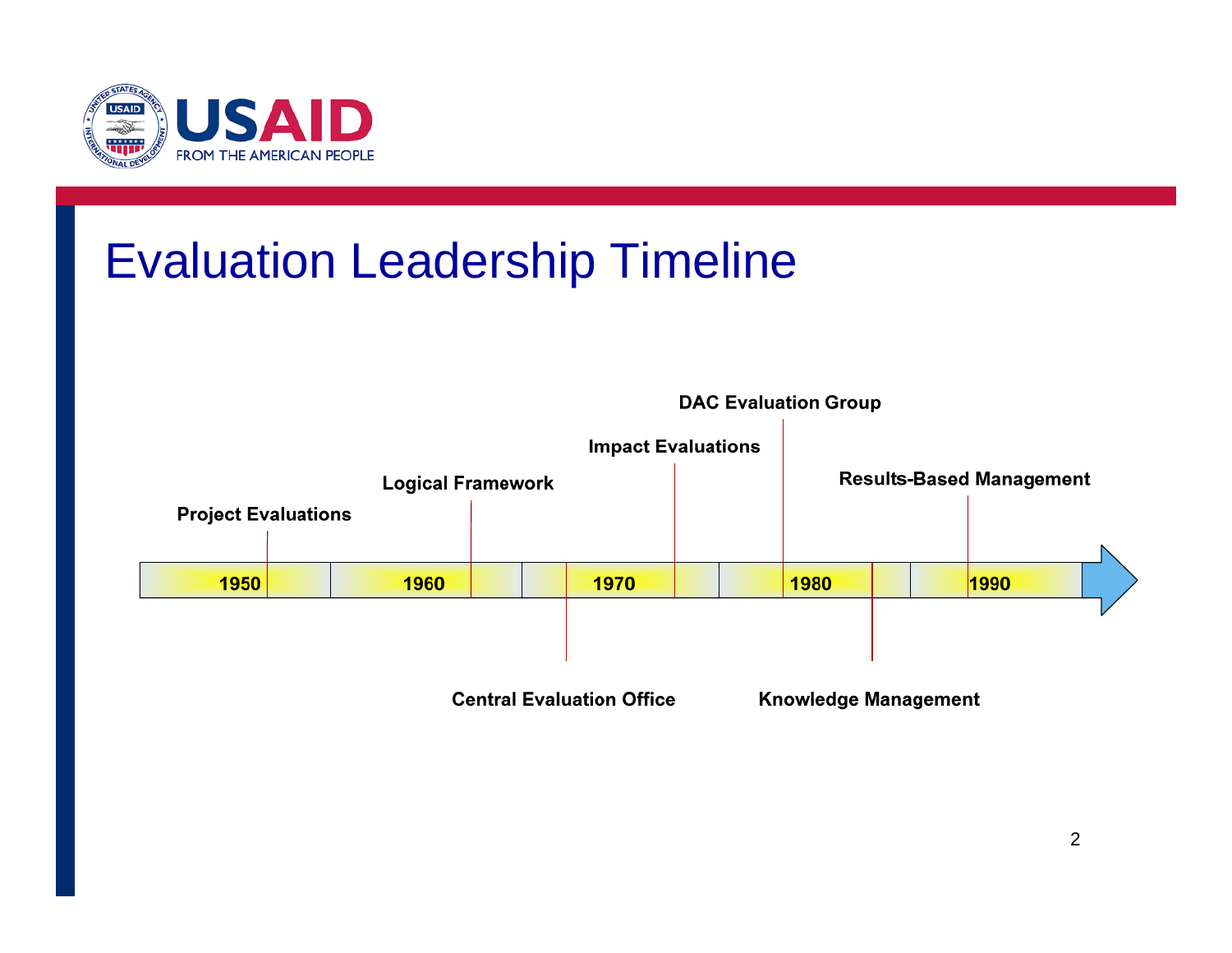

#### Evaluation Decline

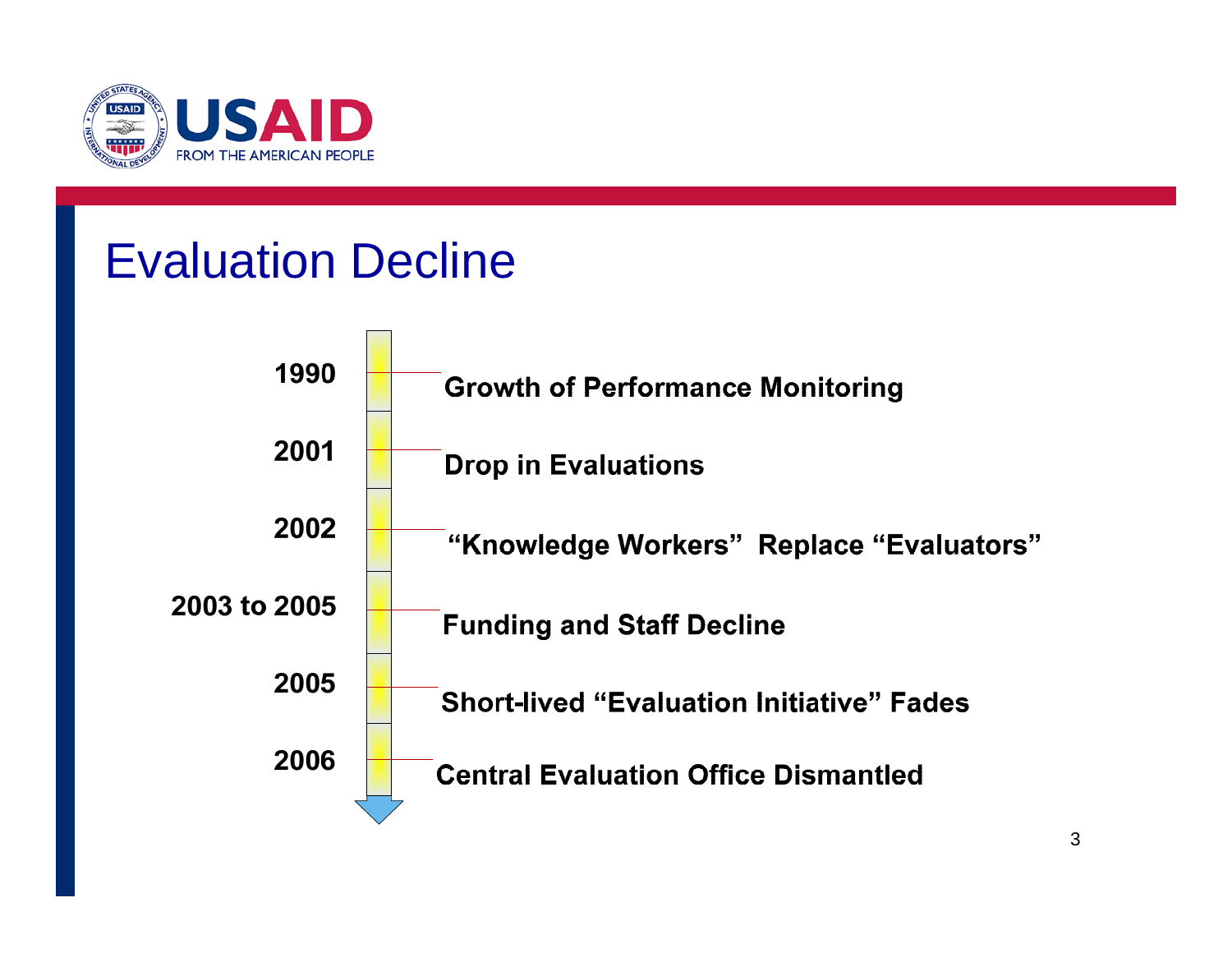

### Revitalizing Evaluation

- "Evaluation is a key aspect of program management, not just for accountability, but as a source of learning"
- "Now is the time to reassert our evaluation leadership in the development community"
- *"This means rebuilding our capacity to conduct the kinds of robust and objective evaluations that are fundamental to effective, evidence-based programming" USAID Administrator, November 2008*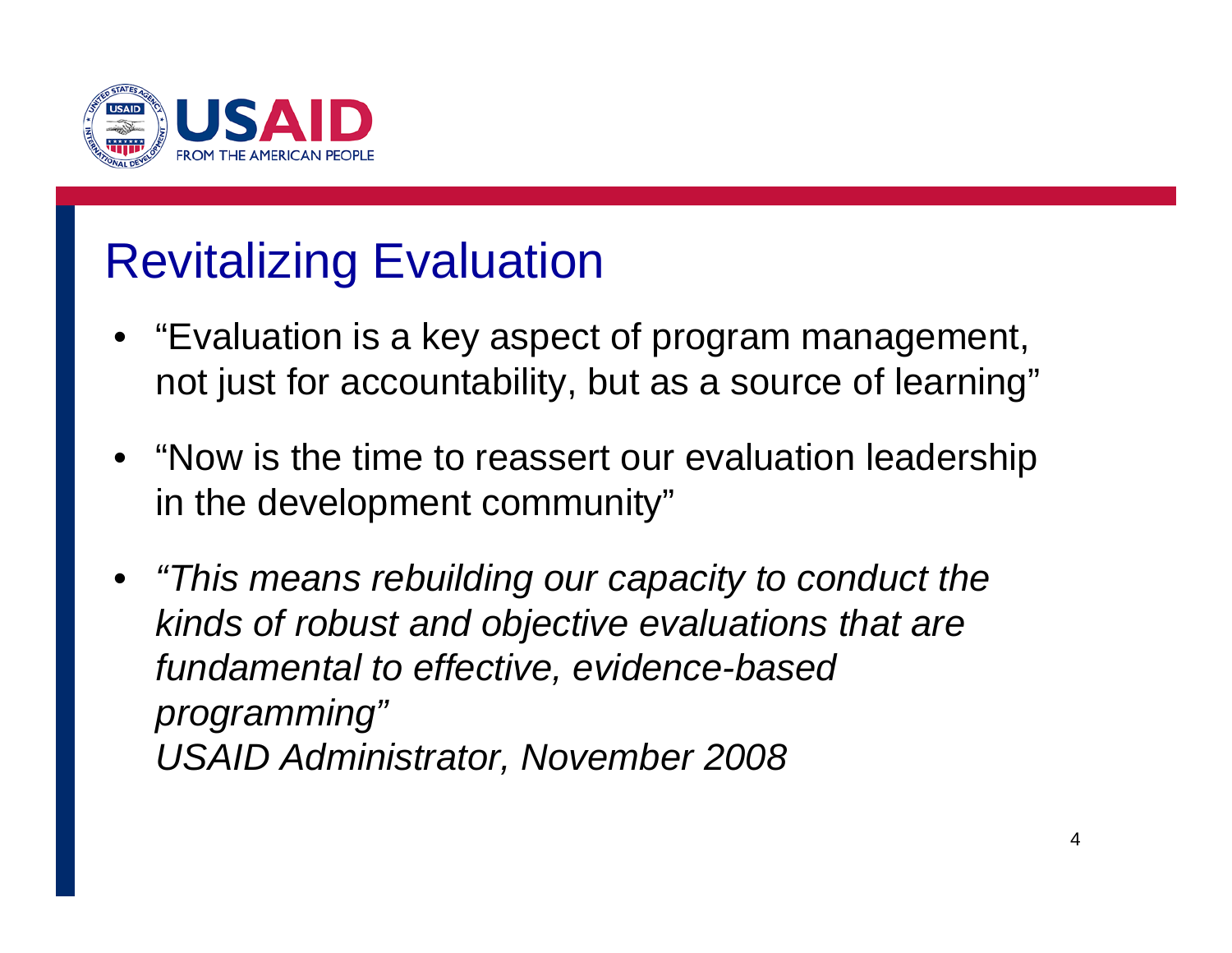

### Why Strengthen Evaluation?

- To improve development effectiveness based on empirical knowledge of what works & what does not.
- To report more transparently and accountably to Congress and the American People
- To inform resource allocations based on timely information.
- • To meet legislative and executive requirements to manage more effectively for results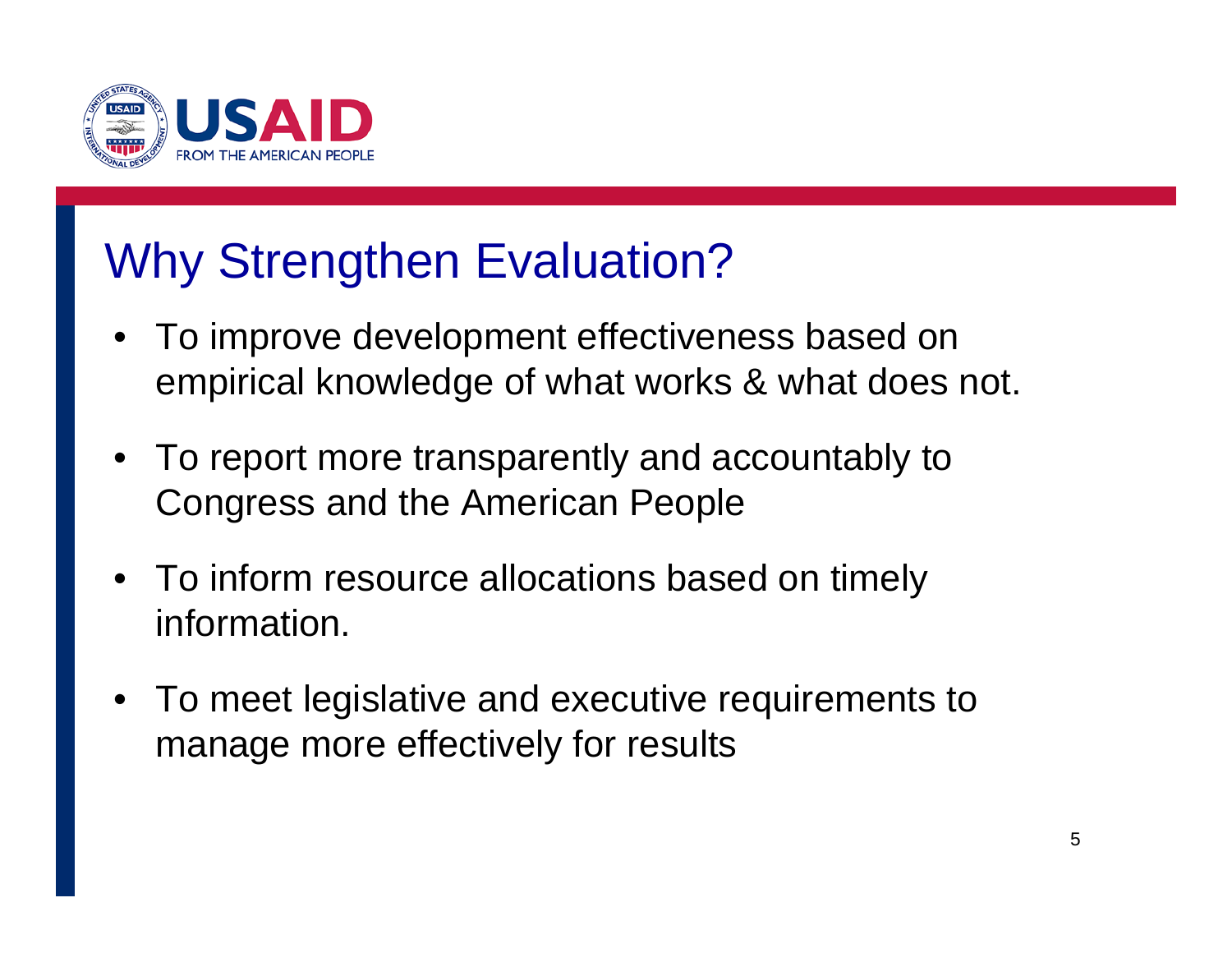

## Clarifying Evaluation Policy

- • Issued new Monitoring and Evaluation Directives (ADS 203)
- •Published Evaluation Standards & Guidelines
- •Established a Central Evaluation Unit
- •Crafting an Agency Evaluation Strategy
- •Developing an Agency Evaluation Agenda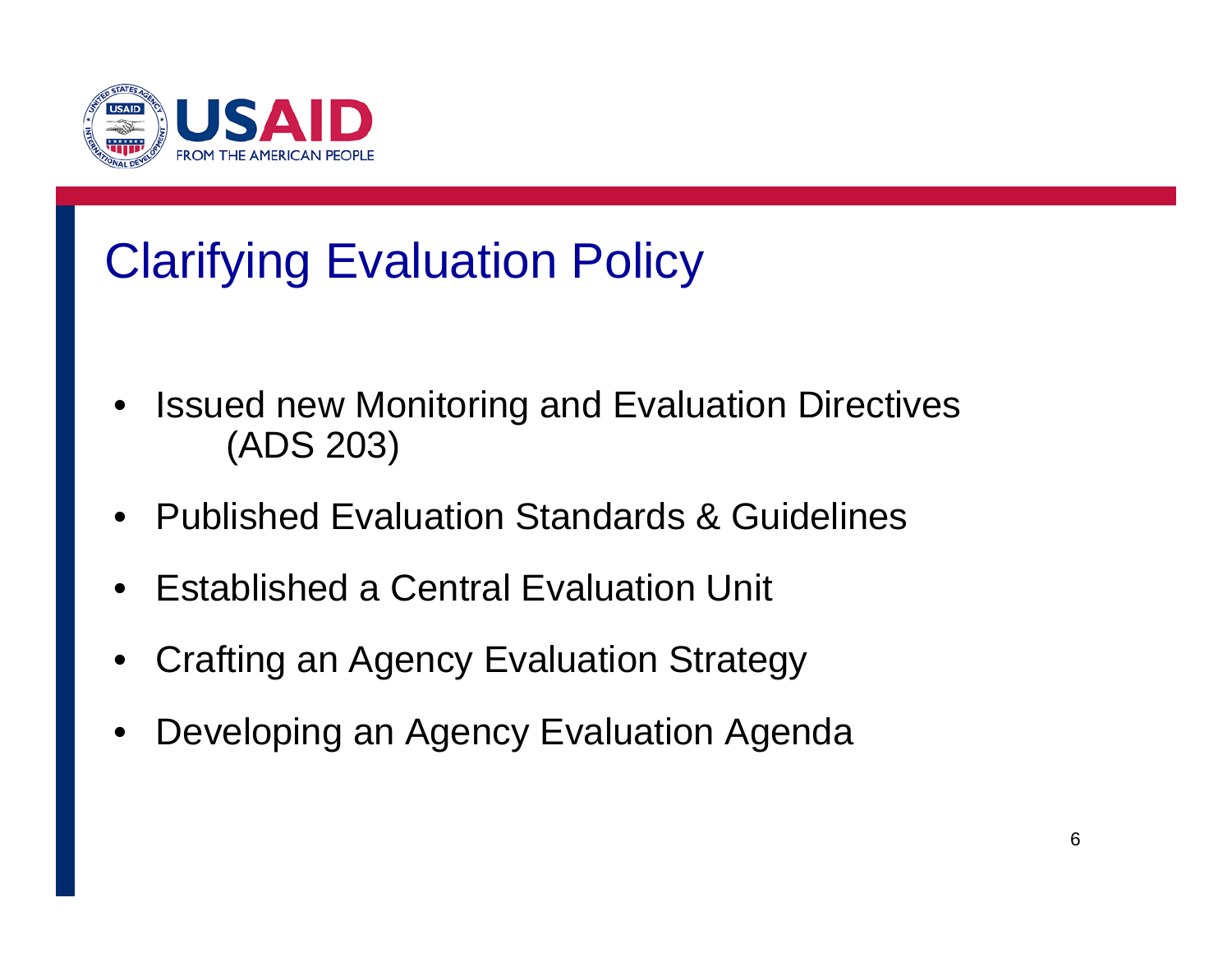

### Growing Evaluation Resources

- •Adding new Evaluation Staff
- • Maintaining existing M&E support contract (IMR2)
- •Competing new Evaluation IQCs
- • Revitalizing On-line Services (EvalWeb)
- •Creating a Public Evaluation Portal

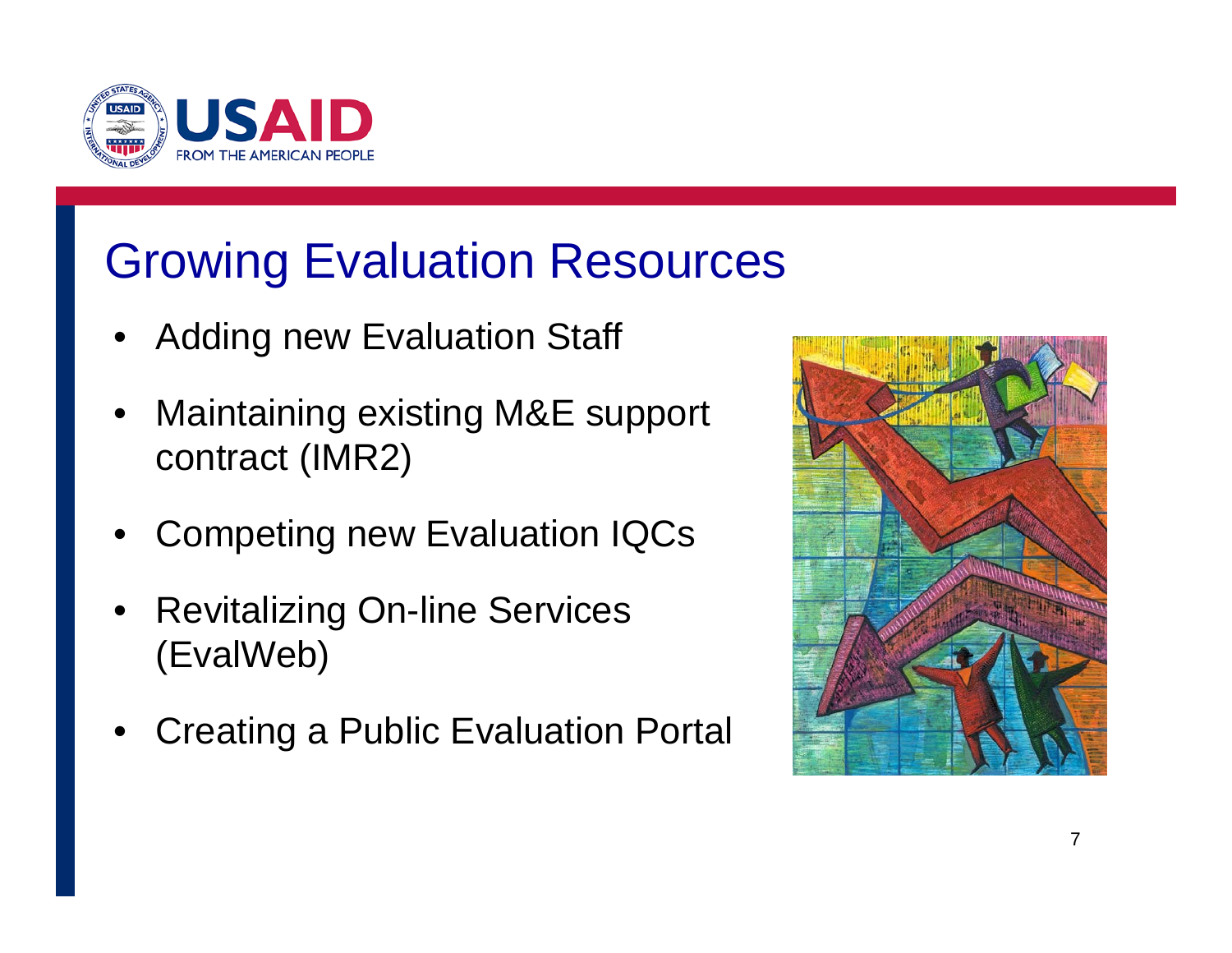

### Strengthening Evaluation Capacity

- Evaluation Certificate Courses (100 trained)
- • Program Planning and Performance Management Workshops (DC & field)
- •Distance Learning Course
- •DLI Training
- •New & Updated Tools (M&E TIPs, Evaluation Wiki)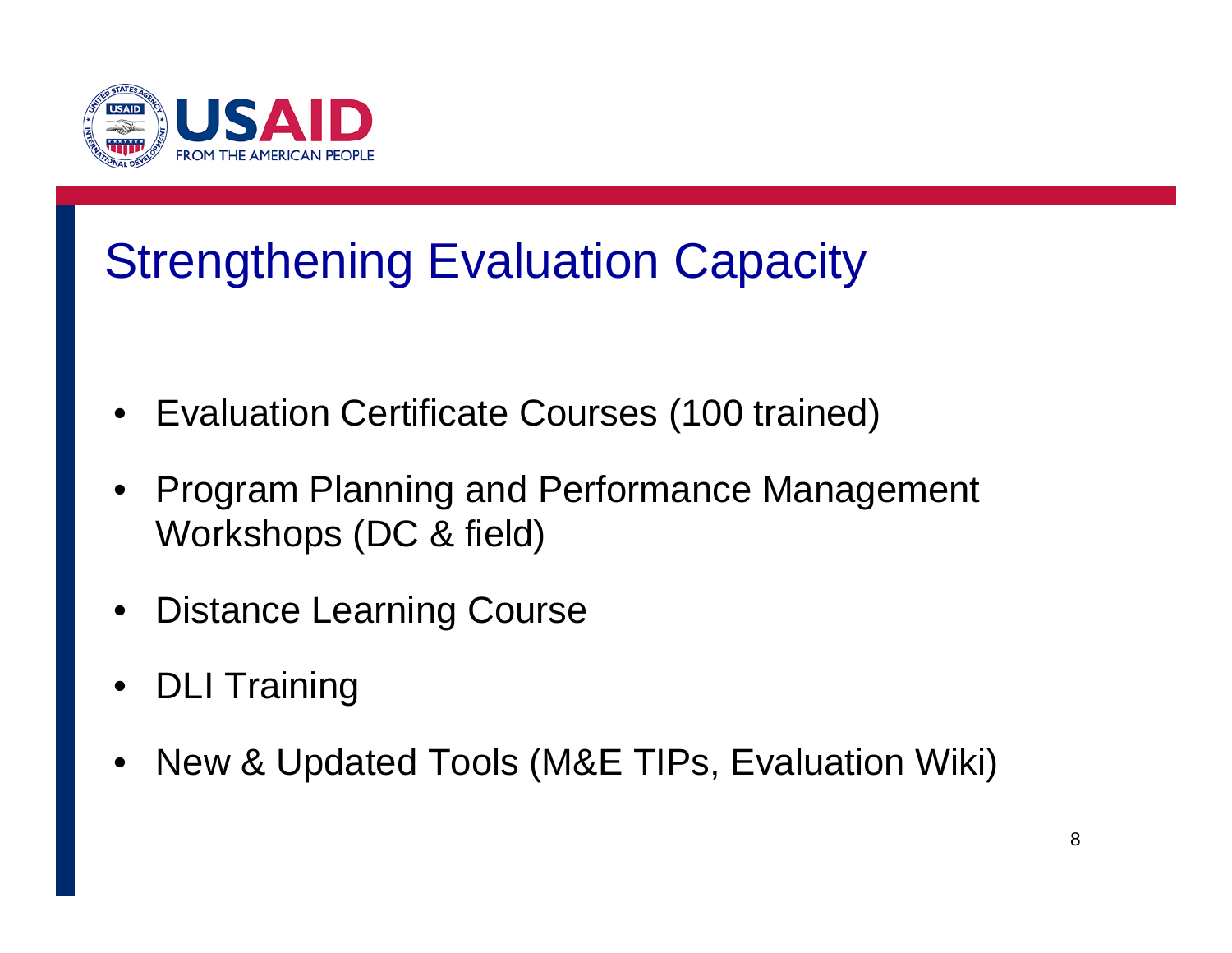

#### Promoting More Effective Collaboration

- USAID Evaluation Interest Group
- Foreign Affairs Evaluation Coordination Group (with STATE, MCC and PEPFAR)
- ACFVA Evaluation Sub-committee
- • Joint Initiatives with DoD(Humanitarian Assistance, Joint PPME Framework, Multi-National Experiment, Austere Challenge)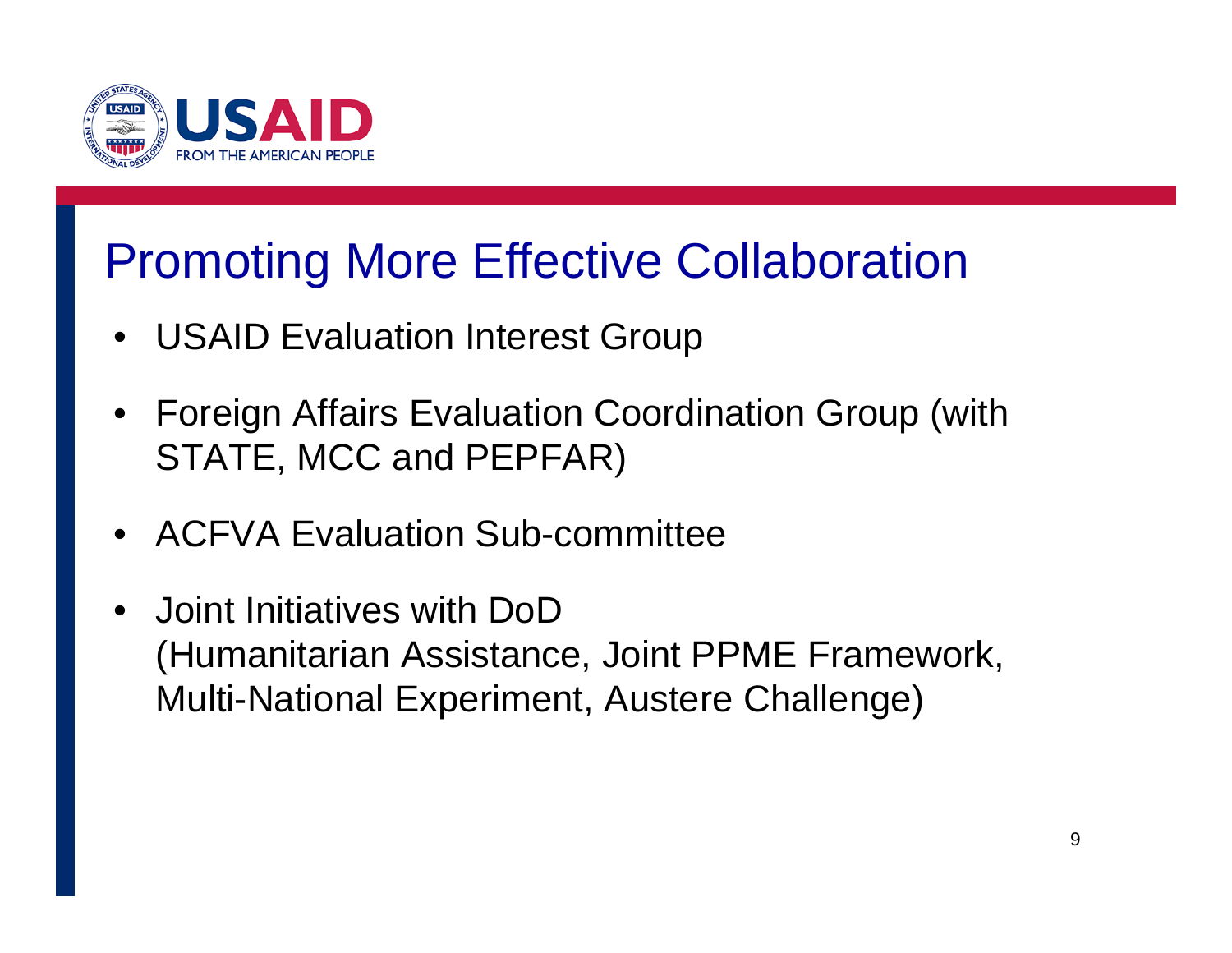

#### Asserting Intellectual Leadership

- • Returned to International Evaluation forums (EvalNet, 3ie. NONIE)
- •Presented at Evaluation Meetings
- •Revitalized publications (updated M&E TIPs)
- •Participated on OMB's Evaluation Experts Group
- •Leadership for Paris Declaration Evaluation

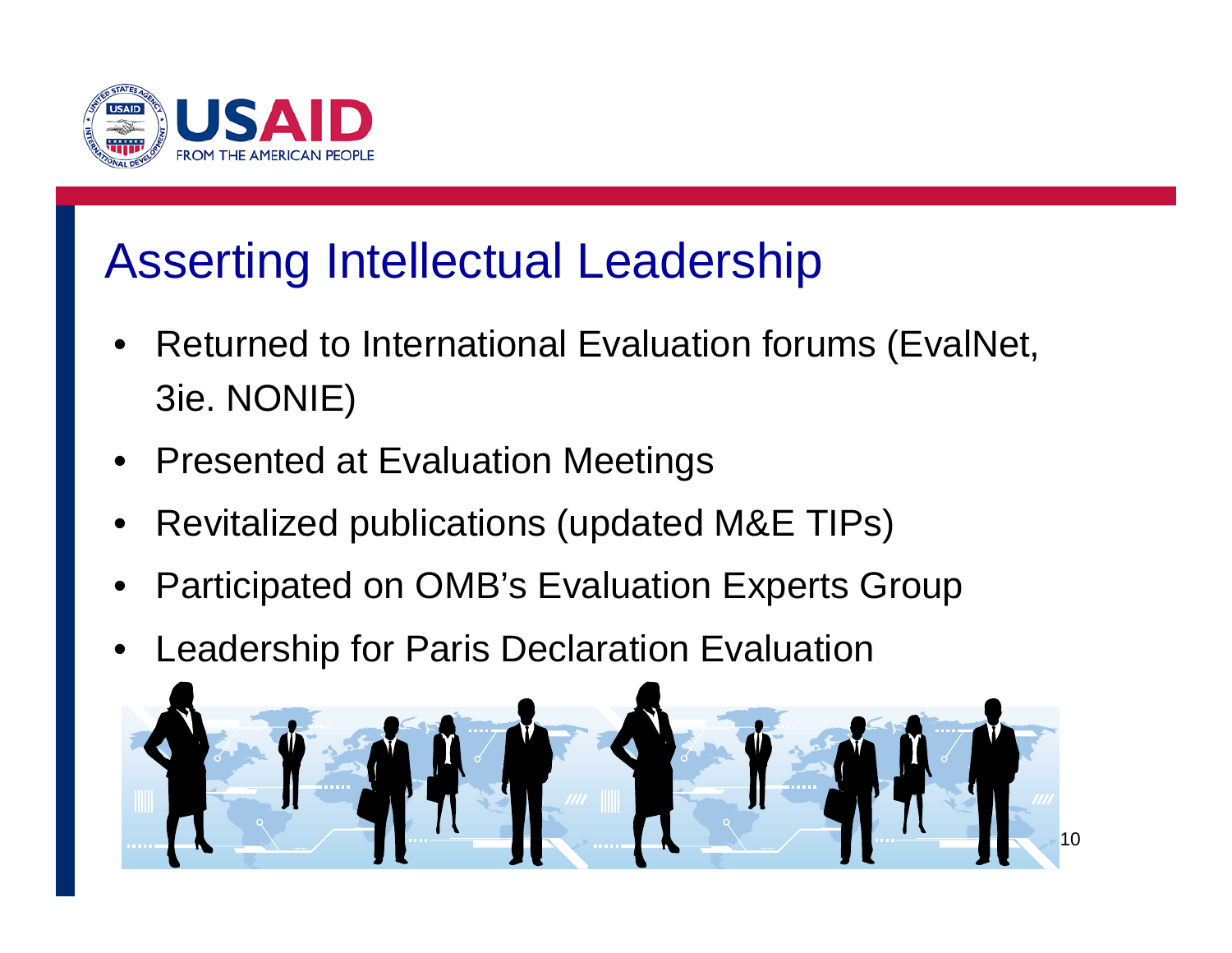

### Central Evaluation Priorities

- •Supporting Operational-level Evaluators
- Strengthening Evaluation Capacity
- •Collaborating with Development Partners
- •Implementing More Rigorous Evaluations
- •Re-establishing Evaluation Leadership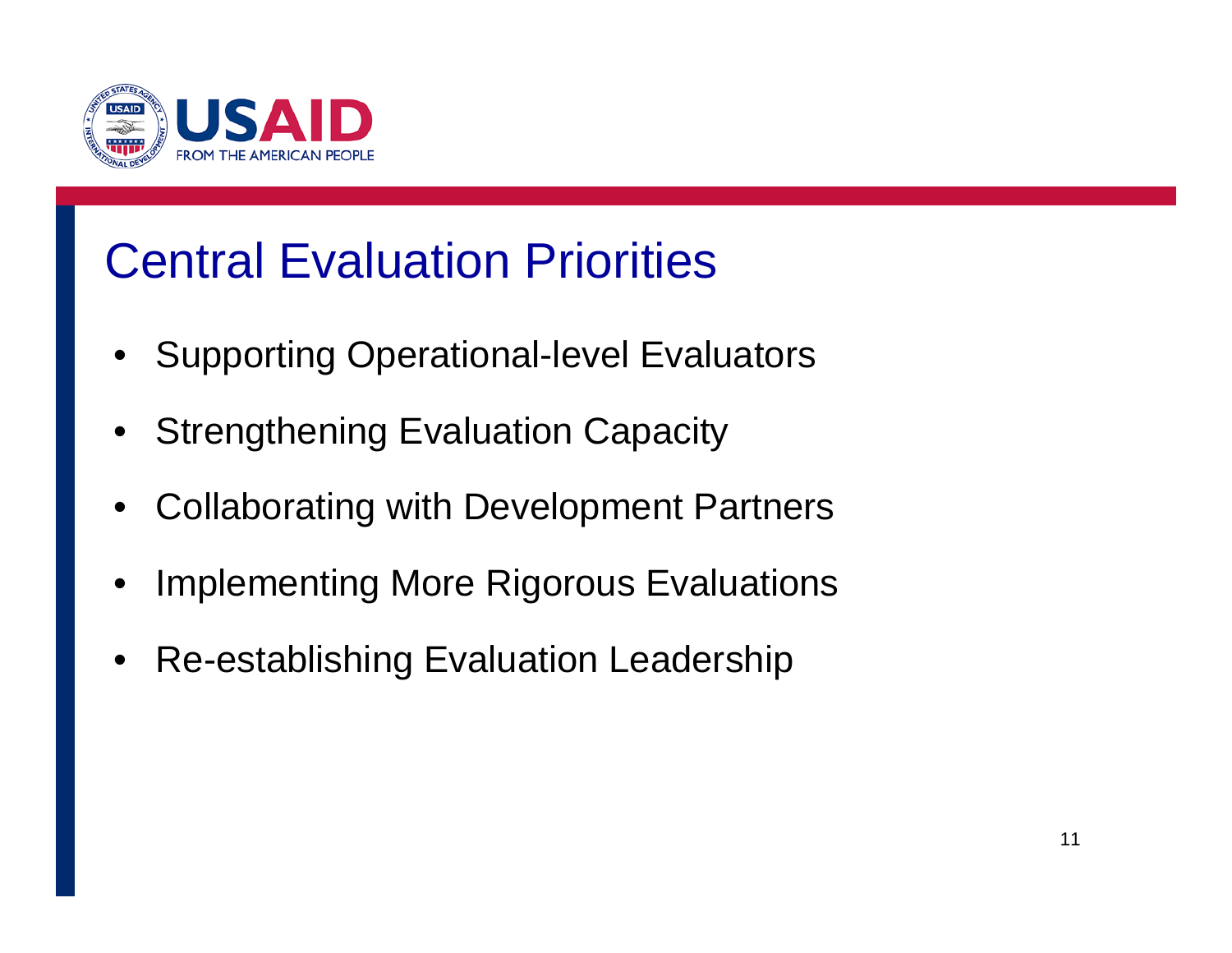

#### Some Evaluation "Best Practices"

- Private Sector Impact Evaluation Initiative (Evaluations of GMED & PROFIT)
- •Impact Evaluations of Democracy & Governance
- Outcome and Impact Evaluation of the African Education Initiative
- Strengthening Evaluation Capacity (PVC)
- •Global Health (PRH, MCH, HIV-AIDS)